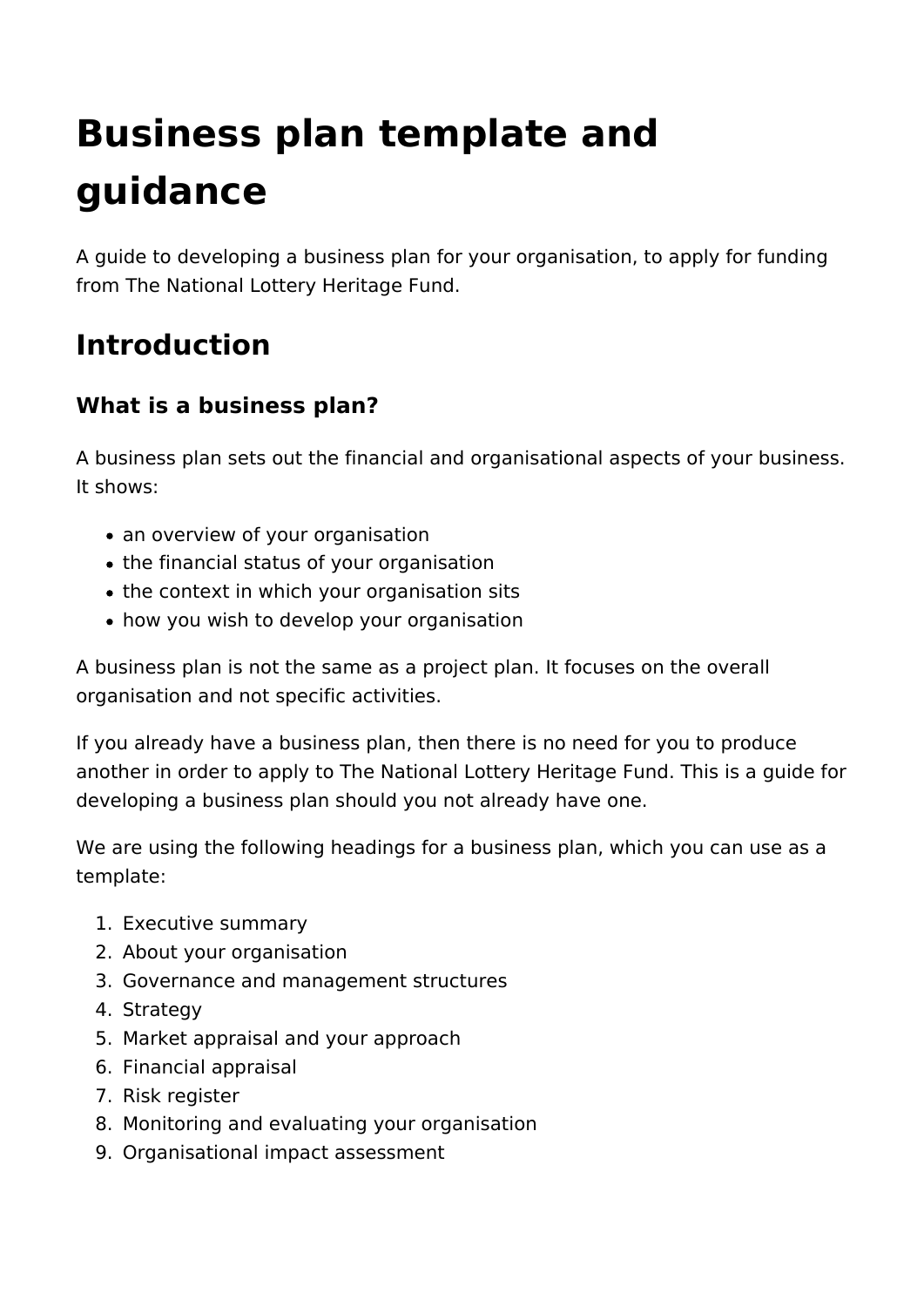- 10. Contact details for your organisation
- 11. Appendices

As every organisation is different you may wish to present the information under different headings or add additional content that better explains how your organisation works.

Your business plan doesn't need to be a long document. Try to make sure that you are as concise and clear as possible. **Most importantly the plan needs to be a document that you can refer back to and update in the general course of running your organisation.** 

## **Who should produce a business plan?**

The business plan is a key document for any organisation and can be used to inform your stakeholders about the vision of your organisation, the types of activities you are pursuing and the impact you are trying to achieve.

If you are applying for a National Lottery Grant for Heritage of over £250,000, we will ask you to submit your current business plan with your first-round application. If you are successful, you will be expected to update and develop this to reflect the longer-term sustainability of your project. You can allocate some budget within your grant request to help you do this.

Under the National Lottery Grants for Heritage programme £3,000-£10,000 and £10,000-£250,000, we can support individual organisations, partnerships or consortia to deliver a wide range of activities to increase their resilience or take on the management of heritage, including applying for funding to develop a business plan.

## **Before writing your plan**

Things to consider before producing your business plan:

- What work needs to be done in order to complete the plan? How will you go about gathering your evidence?
- Does the plan require seeking expertise on areas such as market analysis, taxation or legal matters?
- Who will write the plan? How will you engage staff and trustees in the process?
- What are the timelines for the business plan to be approved?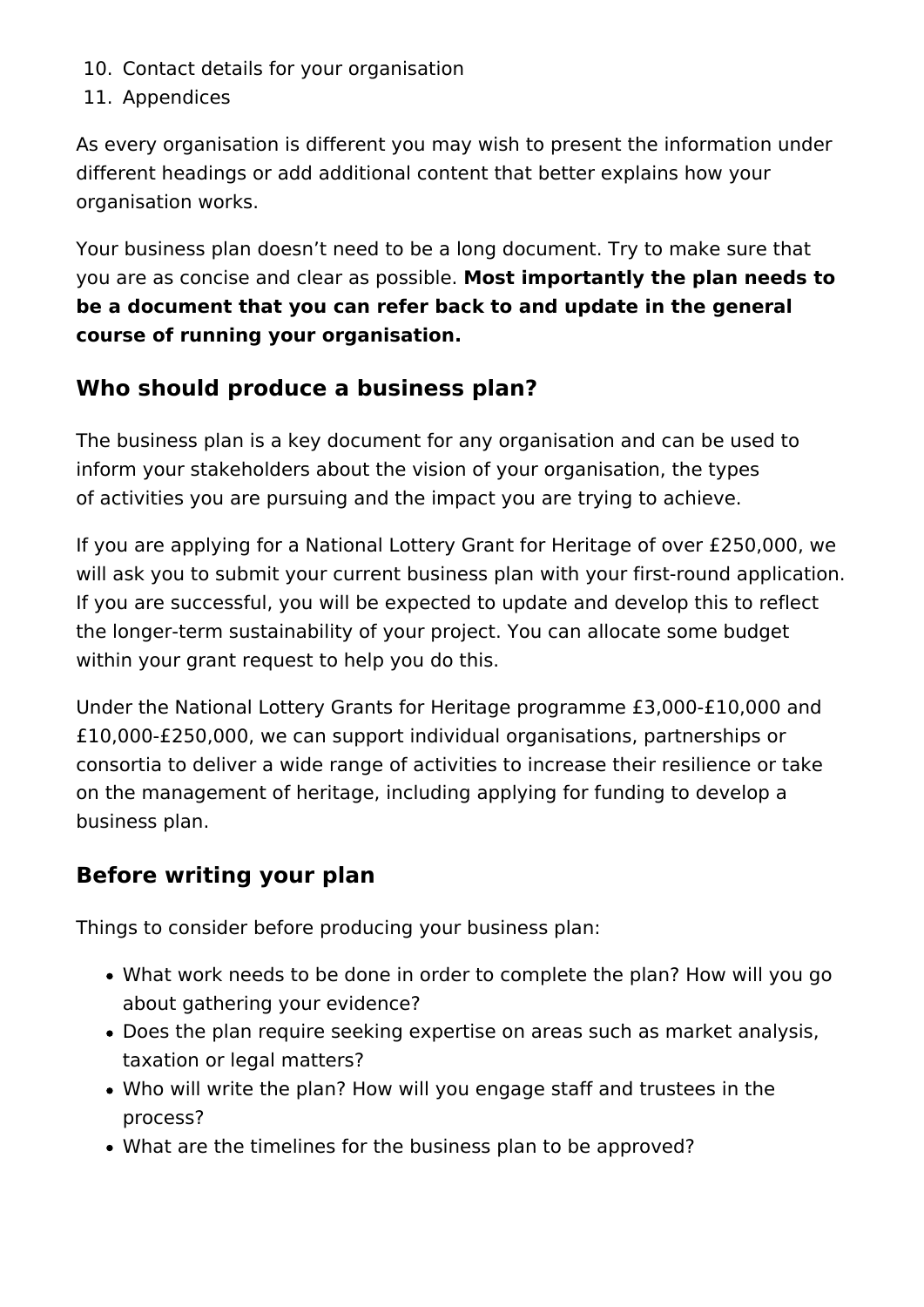## **Writing and reviewing your plan**

The template below will provide you with a basic framework for developing a business plan for your organisation.

**At the end of each section there are prompts** to help you review your plan once you have prepared a draft in order to identify areas which may need further work.

Additional sections and information should be added as required by your organisation. Links to additional resources can be found at the end of this document.

Once you have a draft of your business plan it is a good idea to review it in order to assess its strengths and weaknesses, address any gaps and ensure it's as clear, concise and logical as possible.

- Does the business plan present a strategy for achieving your aims and your mission?
- How sustainable is your approach?
- Do you need to address any gaps in capacity or your organisational resilience?

## **Executive summary**

Your business plan should start off with an overview of the contents of the document. The summary should be concise, set the tone and highlight the most important information. It should include:

- An overview of your organisation including your mission statement and what you want to achieve
- The key aims of your organisation for the period of the plan (usually 3-5 years)
- Key elements of your strategy including how you will assure the longer-term financial future of the organisation
- The main risks facing your organisation and how you plan to manage these in the short, medium and long term
- An explanation of how your organisation is resilient enough to meet challenges. This could include financial information, how you will ensure governance and management structures are fit for purpose,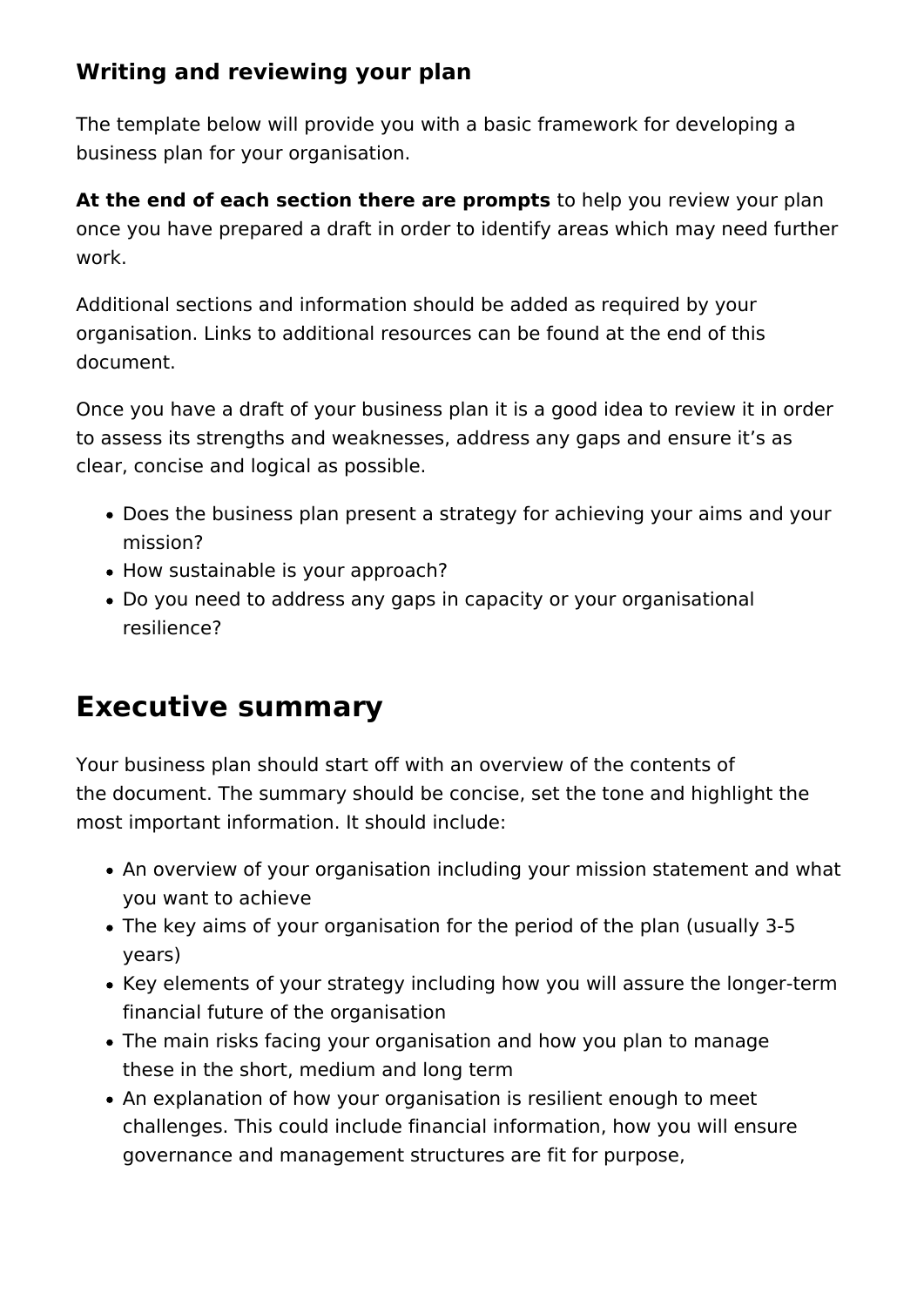and the monitoring and evaluation processes you have in place

Any additional key information

## **Prompts for reviewing this section**

- Have you provided a well-structured summary which highlights key points from the plan?
- Is your summary no more than two pages long?
- If someone with no prior knowledge of the organisation were to read your summary alone, would it make sense?

## **About your organisation**

This section should provide information on the structure, objectives and activities of your organisation, including:

- when and why it was started
- its purpose, aims including your mission statement and key successes
- the key areas of activity, products and or services that you deliver, how they are distinctive and how will they be developed over the course of the plan
- details of the targets you have set for each area of activity
- legal status, eg unincorporated association or trust, or incorporated by Act of Parliament, Royal Charter, as a company limited by shares/guarantee, (Scottish) Charitable Incorporated Organisation, or Industrial and Provident Society. Indicate whether it is a Community Interest Company, or is registered or recognised as a charity.
- whether it has a membership of individuals, and if so the number of members
- the names of any other entities with which it has a formal association (e.g. any bodies with which there are funding agreements or that have the right to nominate multiple board members)
- whether it is a partnership of different organisations with a shared interest, identifying the other organisations/stakeholders you will be working with, the basis of the arrangement, and whether it is formal or informal). Summarise any partnership agreements.
- the number and roles of paid staff (give the number of paid staff both in total and Full Time Equivalents) and explain the tasks they perform within the organisation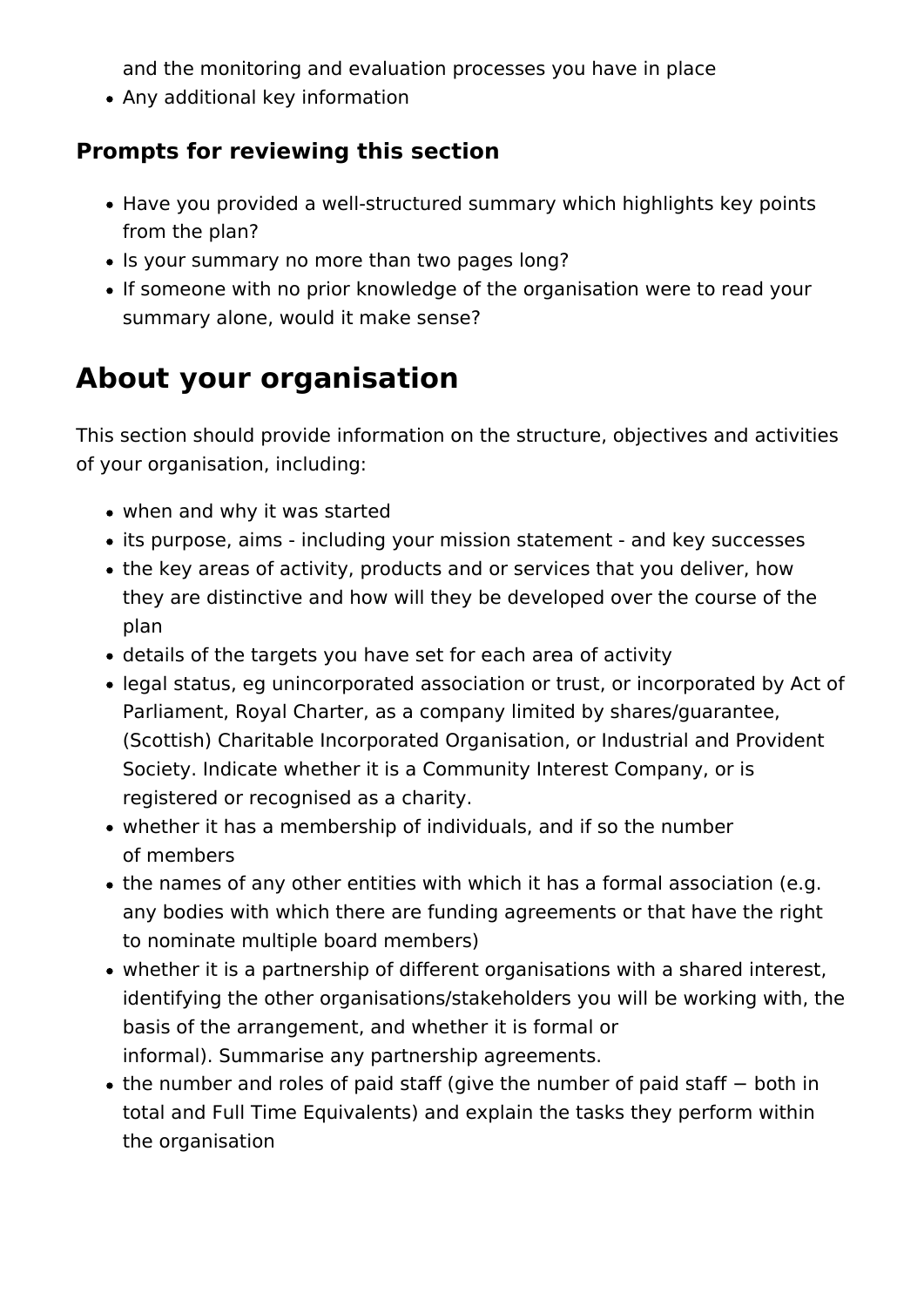- the role of volunteers(give estimates of the number of regular volunteers, the tasks they do within the organisation, and the total number of hours they work on each task every year)
- Describe how you fund your organisation's activities, noting any sources which account for a particularly large proportion of your income and, if these come from a funding body, when this funding will be subject to review.

## **Prompts for reviewing this section**

- Have you accurately described your organisation's purpose and main areas of activity, and how you are distinctive?
- Do you highlight key successes?
- Is it clear what services or products you offer and how you intend to develop them?
- Have you set clear targets?
- Is the structure of your organisation clearly set out in a way that is easy to understand?
- Have you included key information about your legal set up and how you staff and fund your core activities?

## **Governance and management structures**

This section should explain your organisation's management structure, decisionmaking processes and lines of communication and reporting. Providing a simple organogram/network diagram to show your governance, management and staffing structures.

## **Governance summary**

This section should provide an overview of the governance in place within your organisation to ensure that business plans and strategies are approved and monitored.

Describe the size and composition of the governing body (e.g. council, board of trustees, board of directors) and, where appropriate, arrangements in place for succession planning and board development training. List the roles covered by your senior management team.

You should explain the make-up of your board and their engagement with the organisation, particularly in relation to: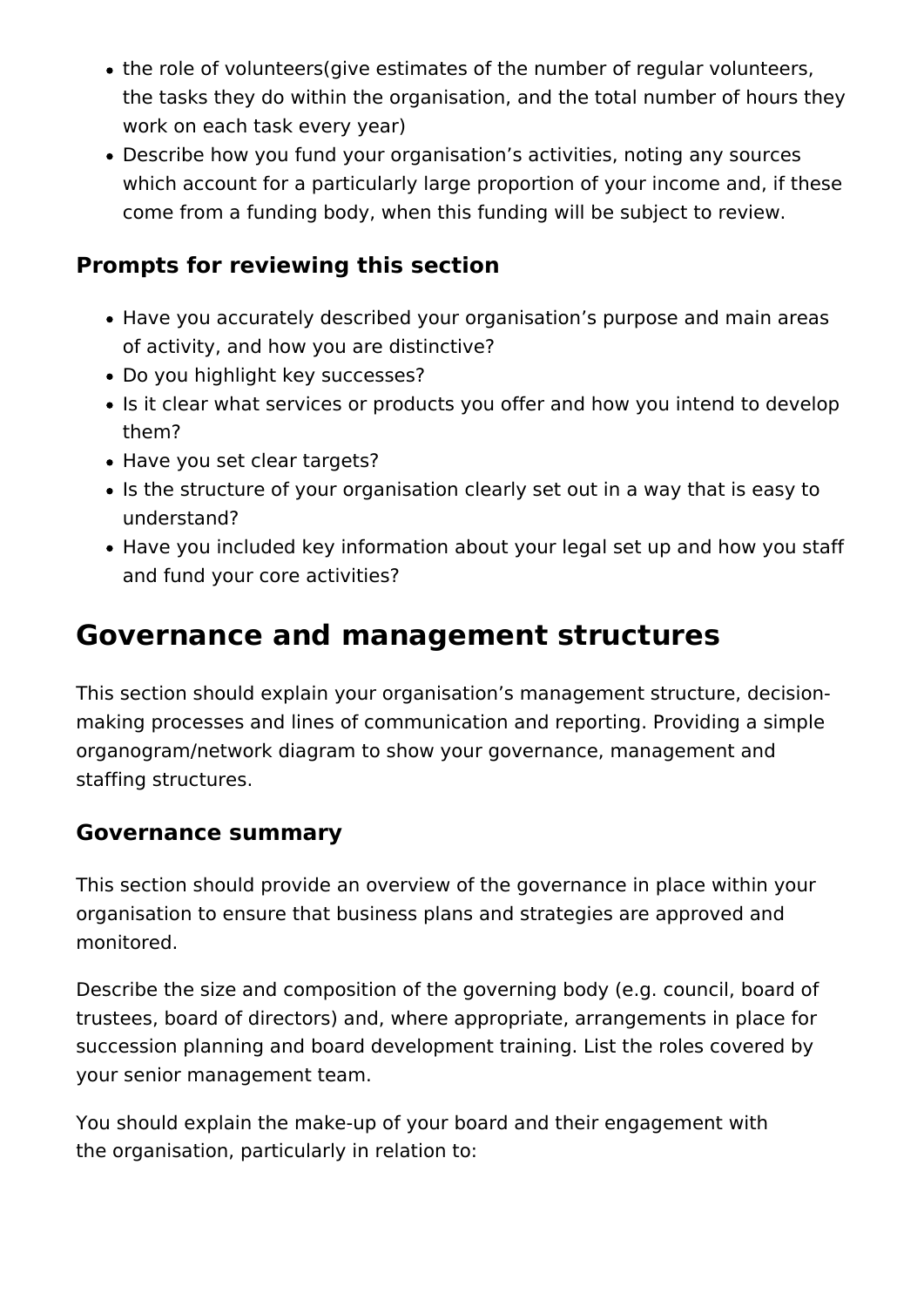- business planning, pricing policies and marketing strategies
- financial management and administration
- fundraising
- approving potential projects and maintaining oversight
- commissioning advisers and consultants

Summarise the functions of any sub-groups, describing their membership, roles and responsibilities, specifying any delegated powers they are authorised to use. Indicate how frequently such groups meet.

## **Management structure**

You should include simple organograms or network diagrams. These should show each job title in your organisation in a box and use lines to represent the reporting and supervisory relationships between different positions. There is no need to include an individual's name.

Show how many post-holders are employed in each position and whether they are full-time, part-time or volunteers.



Each post-holder on the organogram should be listed on an accompanying schedule, which summarises the purpose and functions of that role.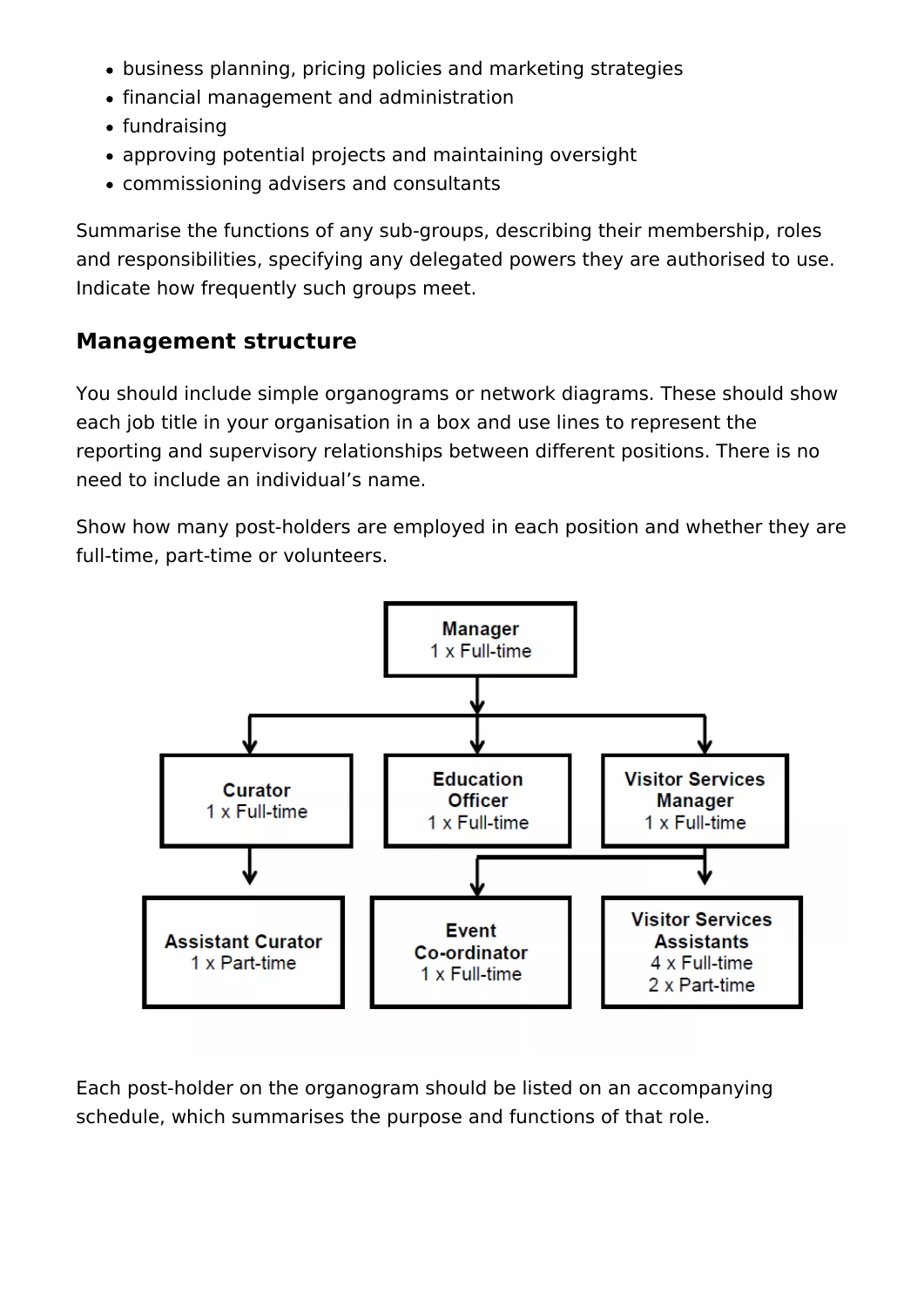You should provide information on your recruitment policies for core staff. If your organisation engages external advisors on a regular basis you should give details of the company, their role and how they relate to the post-holders on the organogram.

## **Volunteers**

If volunteers are a key part of your organisation you should explain:

- The roles volunteers play in the organisation, including the types of responsibilities the volunteers have
- How many volunteers the organisation works with
- How many volunteer hours
- The role within your organisation responsible for managing volunteering and how this is monitored

## **Prompts for reviewing this section**

- Have you covered how your organisation in managed and governed in a clear way? Is there any information missing?
- Have you included the main challenges which you face in running your business?
- Is it clear what skills and experience are needed going forward? Have you included information about how you develop skills within the organisation?
- Are there plans included for developing your structure and processes in the future?

## **Strategy**

In this section you should include a more detailed overview of the aims of your organisation for the period of the plan and how they relate to your organisation's overall mission, setting out the key activities you will undertake in order to achieve them.

Include any projects that you plan to take on, demonstrating how they will work together to achieve your organisation's aims. You should include information on the impact additional projects will have on your organisation and how you plan to address those impacts.

Include dates and a timetable for reviewing and updating your strategy.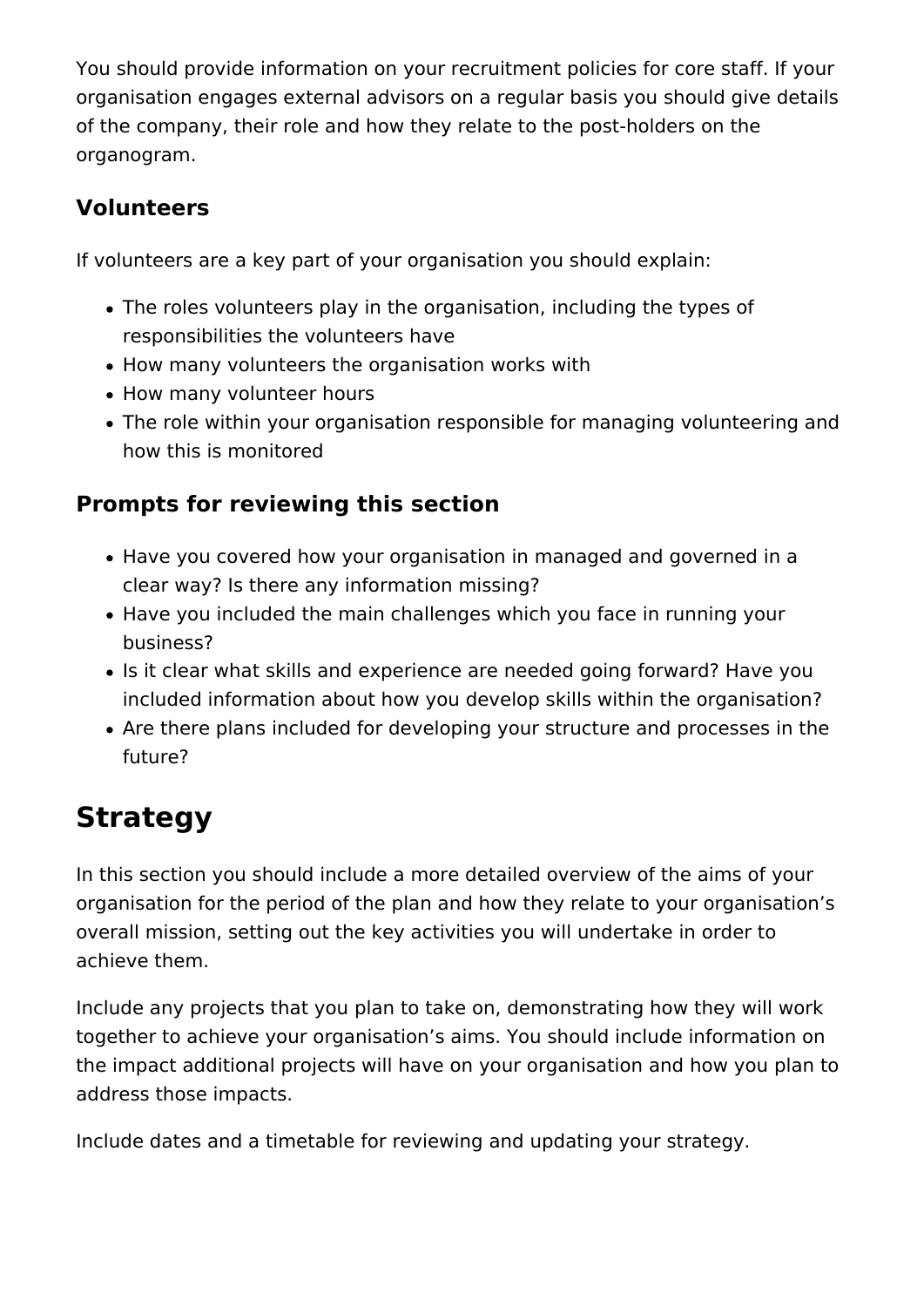## **Market appraisal and your current approach**

Include the approach of your business, relevant pricing strategies and use evidence to explain how your business will reach its market. Market analysis should be proportionate to the scope and size of your organisation.

## **Describe your current market**

- Is the profile of your heritage of local or national interest; is it well known?
- Is it valued by a wide cross-section of the public or a more limited specialinterest group?
- How many customers have you had each year over the past 10 years?
- What proportion are family groups/schools?
- What are the demographics of the current audience their age, gender, income, education, and occupation?
- Where do they live locally, from the surrounding region, in this country or overseas?
- What proportion of customer contacts are repeats?

## **Show you know your market**

- On a national or regional basis, is your market growing, failing or stable?
- How does this relate to your organisation's experience?
- Are there any national socio-economic trends or policies that will have any impact on your market?
- What would be the impact of change in the political, economic, social and technological environments in which you operate?

## **Consider your target market**

- Who are the people most likely to access your service?
- Are they single or repeat customers?
- What are their needs, behaviours, tastes and preferences?
- Think about what research has shown you so far.

## **Review the competition**

Find out what organisations are in competition with yours. All organisations have competition of some sort, even if they might not be exactly like your organisation. Look at how they price their activities, the competition's business strategy,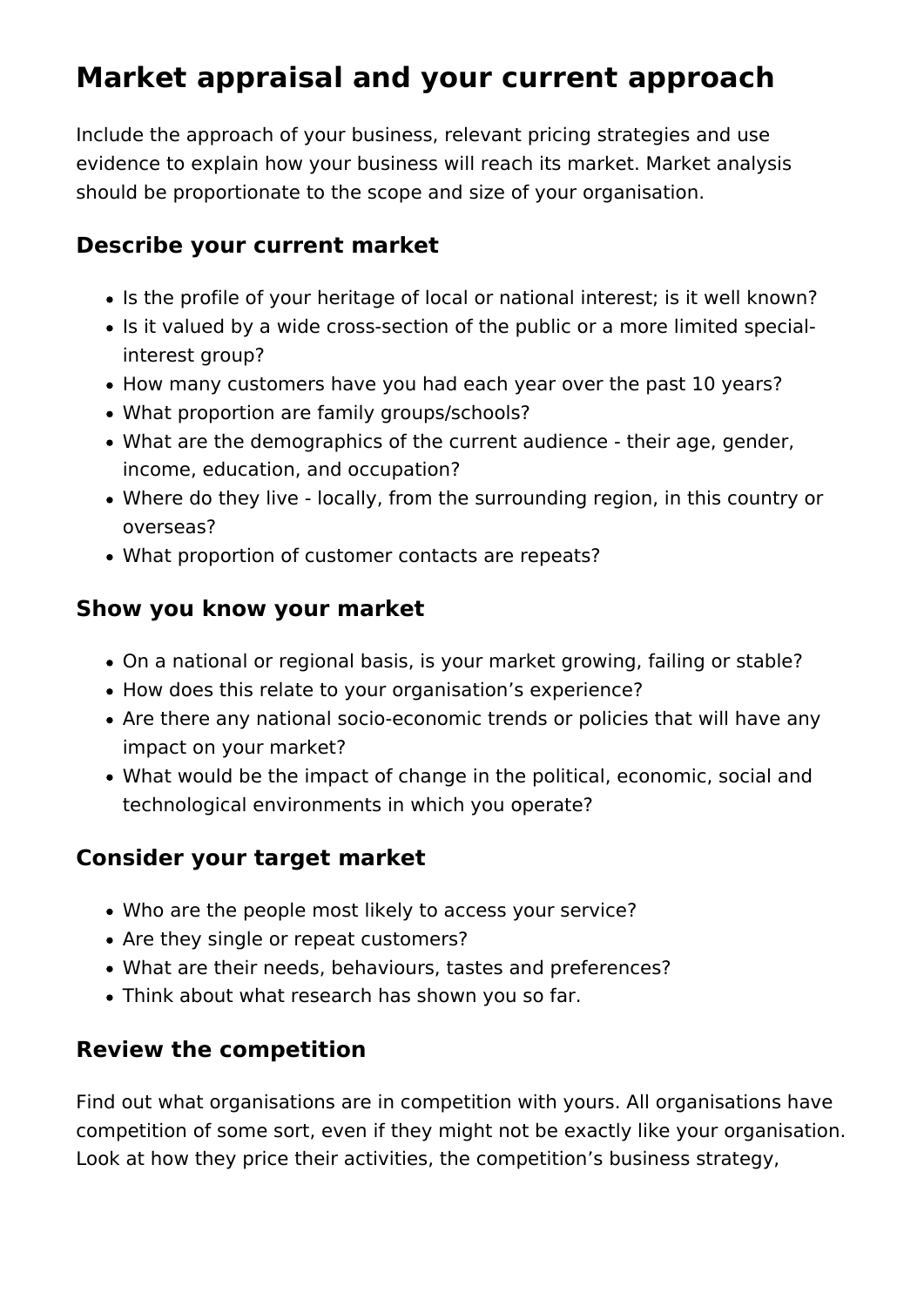strengths and weaknesses.

## **Develop a competitive strategy for your organisation**

Do a SWOT analysis. A SWOT analysis looks at the strengths, weaknesses, opportunities and threats to your organisation.

Use evidence-based information and remember to include internal and external factors. Describe what is unique and special to your organisation and include disadvantages you have.

## **Outline your marketing strategy**

Base your marketing strategy on evidence and include pricing policies.

The evidence you need to do the analysis might come from:

- data you have collected, over as long a period of time as is achievable
- national data, for example, the Taking Part survey (in England), national tourism surveys), National Statistics and local authority statistics
- existing market research
- market research commissioned to estimate potential markets and the potential popularity of the business with your target market
- reviewing operations that are similar to those you propose in your own area and further afield, using annual accounts available online from the Charity Commission (England) or Companies House

## **Prompts for reviewing this section**

- Have you clearly set out who your target audience is?
- Does this section show that you are aware of the size of your market, who your main competitors are and how successful they are?
- Have you given an overview of your marketing strategy setting out your current pricing strategy, your approach to developing your audiences and your route to market?

## **Financial appraisal**

This section should include a general financial assessment of your organisation, an overview of your total financial need to support your day-to-day operation and details of your financial model, which includes your main sources of funding.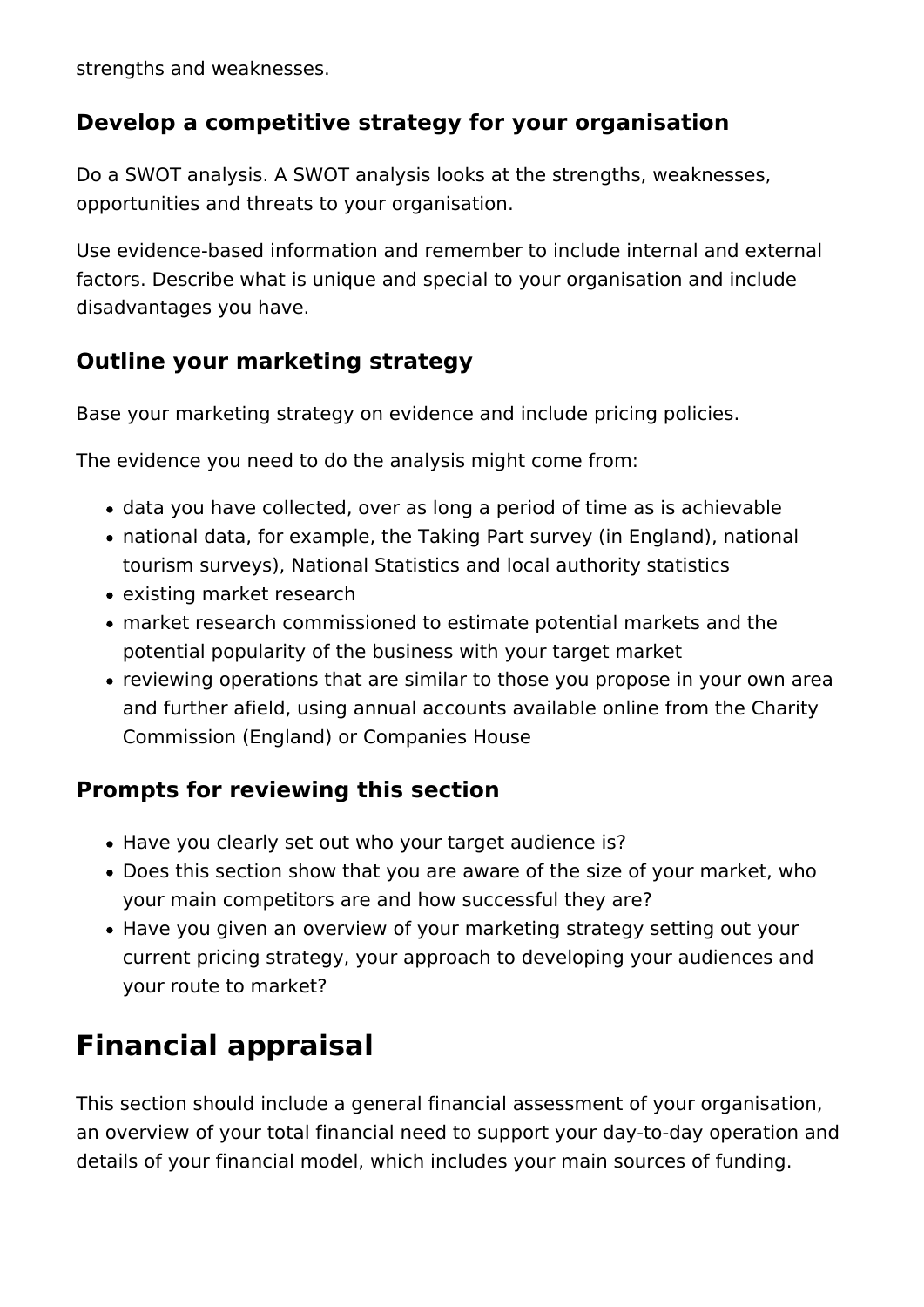Provide supporting documents in an appendix, detailing:

- a forecast income and expenditure account
- a cashflow forecast showing the expected monthly cashflow
- statements of assumptions underlying the forecasts

Include detail of assumptions made in your calculations. An assumption is anything that you are relying on to make forecasts. For example, the average number of visitors you are expecting based on the previous year, or any unknown costs of materials. Make sure you also include details of any reserves.

You may want to undertake a sensitivity analysis to show what your finances would look like if your projections fall short by various amounts, for example between five and 20 per cent. What would the risk to your operation be if either of these scenarios were to occur and what action might you need to take?

## **Prompts for reviewing this section**

- Have you described how your organisation operates financially in a way that is easy to understand?
- Have you included an overview of your total financial needs, what your main sources of funding are and how your main activities contribute to achieving this?
- Have you included an expected cashflow forecast and income and expenditure forecast?

## **Risk register**

The purpose of assessing risk is to see if there are any weaknesses in your organisation and to consider any threats to it from outside sources. There are several well-established methods of assessing factors which are affecting, or may affect, your organisation. A risk register is a document, usually set out as a table, that lists all the risks identified by an organisation and prioritised in order of importance.

For each risk, outline:

- the nature of the risk, eg technical, market, financial, economic, management, legal
- a description of the risk
- the probability of the risk happening: low, medium, high, or %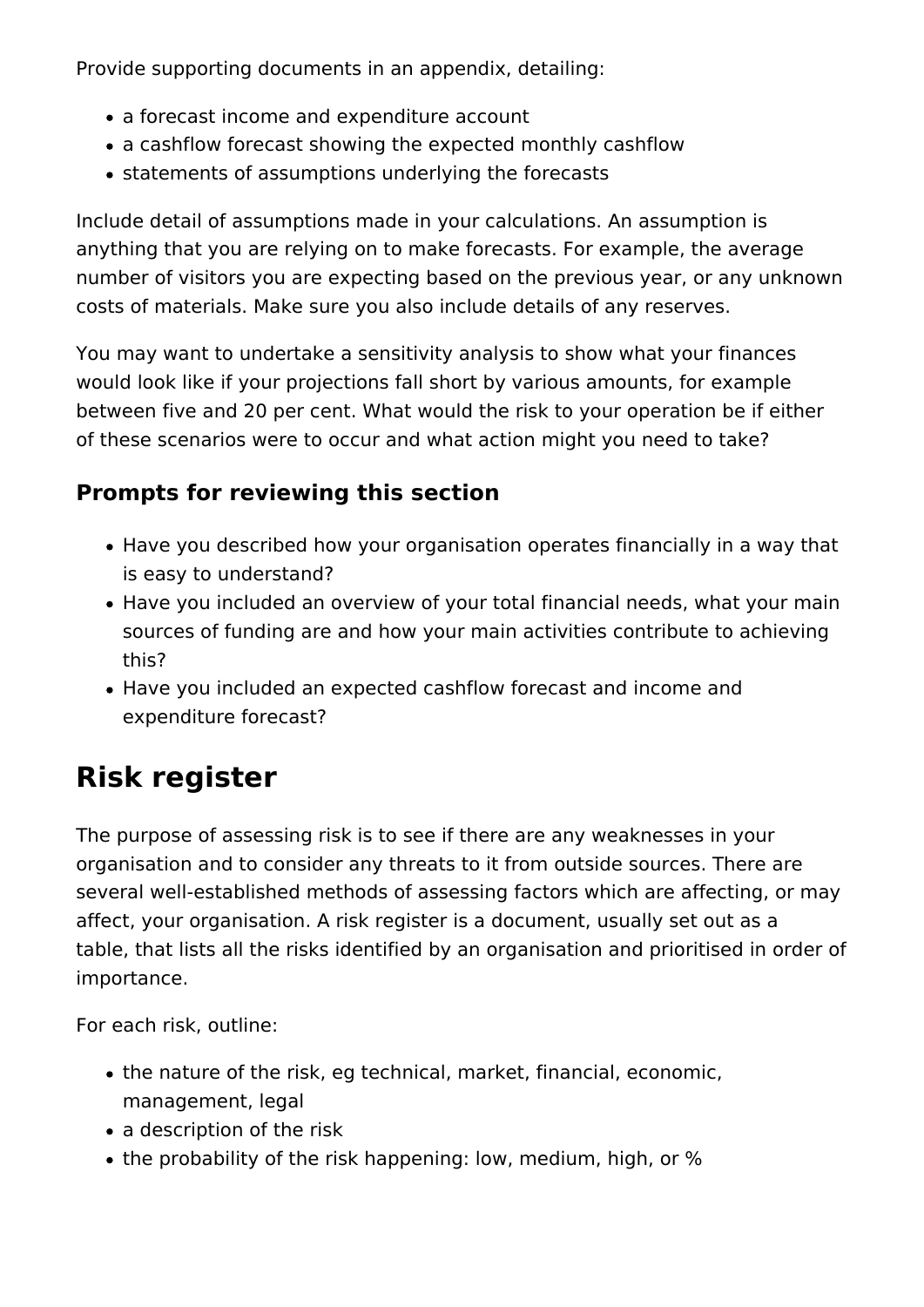- the effect the risk could have, eg on cost, time, performance
- the level of effect: low, medium, high, or %
- the overall effect
- how you would deal with the risk

## **Prompts for reviewing this section**

- Have you listed the key potential problems that your organisation faces? On reflection, are they the main risks or can the list be reduced?
- Have the risks been properly calculated?
- Do you need to do any further thinking about how risks will be mitigated?
- Are there any alternative courses of action that have not been considered?

## **Monitoring and evaluating your organisation**

In this section you should set out your plans for monitoring and evaluating your organisation's performance and impact, to ensure you are meeting your aims and achieving your mission.

To monitor the performance of your organisation you will need to gather different kinds of information at various stages. You should set a series of milestones, financial targets and performance targets in order to track these.

Evaluation should be carried out regularly using the monitoring information. You should summarise your planned approach and include details of milestones. Your approach should show when you anticipate evaluating your achievements and should specify the scope of the evaluation and whether your organisation plans bring in any expertise to help you to assess the extent to which you are meeting your aims.

You should plan to gather any required baseline information from the earliest opportunity, which will help you evaluate performance and the impact being made by your work.

## **Prompts for reviewing this section**

- Have you included detail of the changes you want your organisation to make? How does this link to your mission and aims?
- Have you set out how you intend to monitor progress? Will you need any external advice?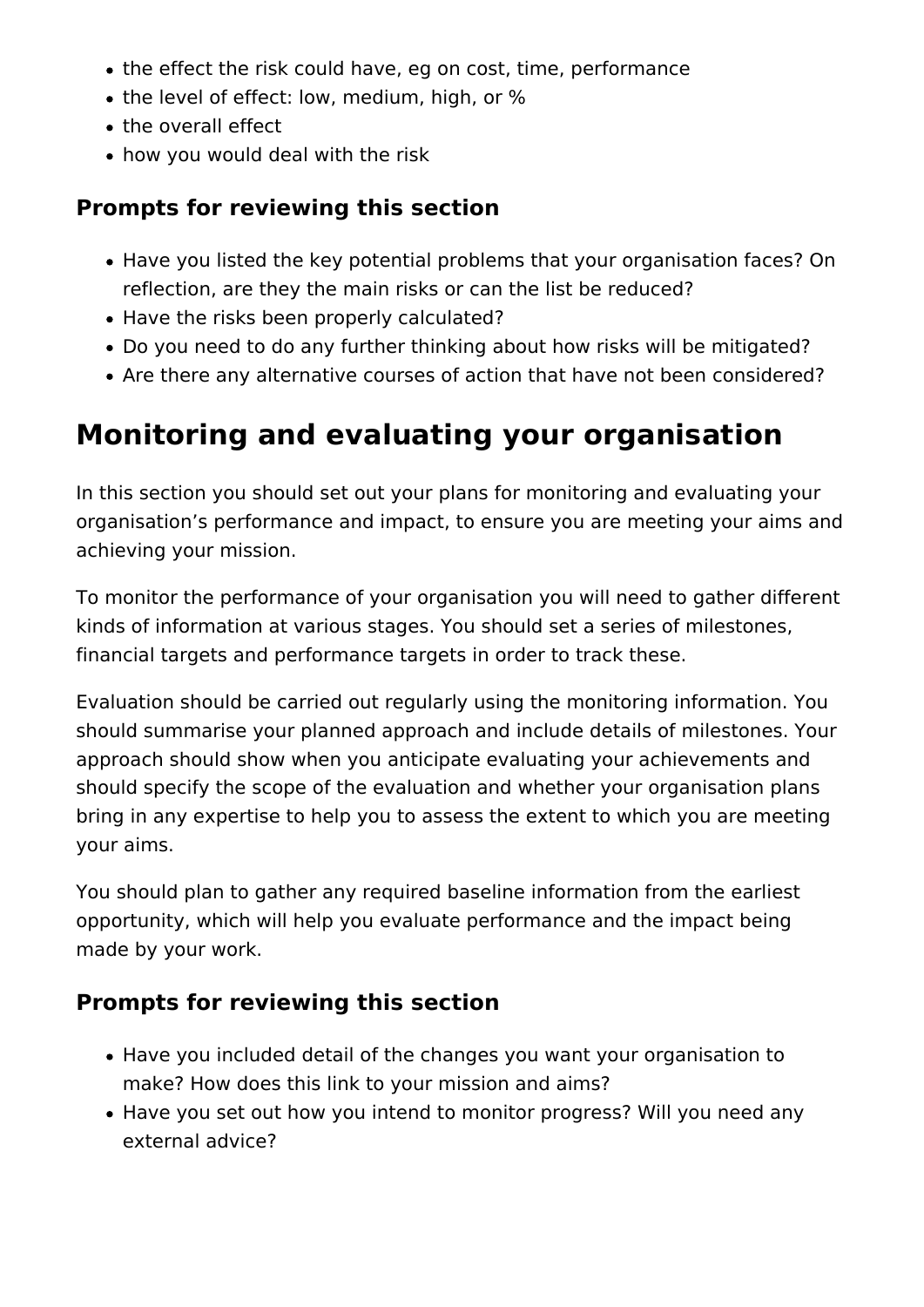- Have you detailed what success looks like? How will you know if you have achieved your targets?
- Do you have a plan for linking your findings into future decision-making? How do you report back to your board of trustees?

## **Organisational impact assessment**

## **This section will be most helpful if you are applying to us for project funding.**

Within an application we want to see how your proposed project will impact on your organisation and your current work.

In your business plan, describe how the project will have an impact on your organisation and its finances for a period of five years from the end of the project:

## **How will any additional costs created by the project continue to be funded?**

These costs can include additional staffing and housekeeping costs, business rates, maintenance obligations arising from implementing the buildings maintenance plan, and implementation of the conservation management plan. Document these additional costs in a table. Where the project is expected to lead to reduced expenditure (for example, reduced energy expenditure, productivity gains due to improved technology), include the costs of the savings in the table to give the planned net additional cost or saving.

## **What additional volunteer input will be required?**

Tell us about additional numbers of hours to be worked, and the number of additional hours required. You should also indicate how, and from where, these volunteers come, and the impact on your volunteer management and training arrangements.

## **Are there any changes in governance or management that could affect the project?**

Tell us about any relevant changes to board composition or committee structure, or variation in individual duties or responsibilities. If the structure will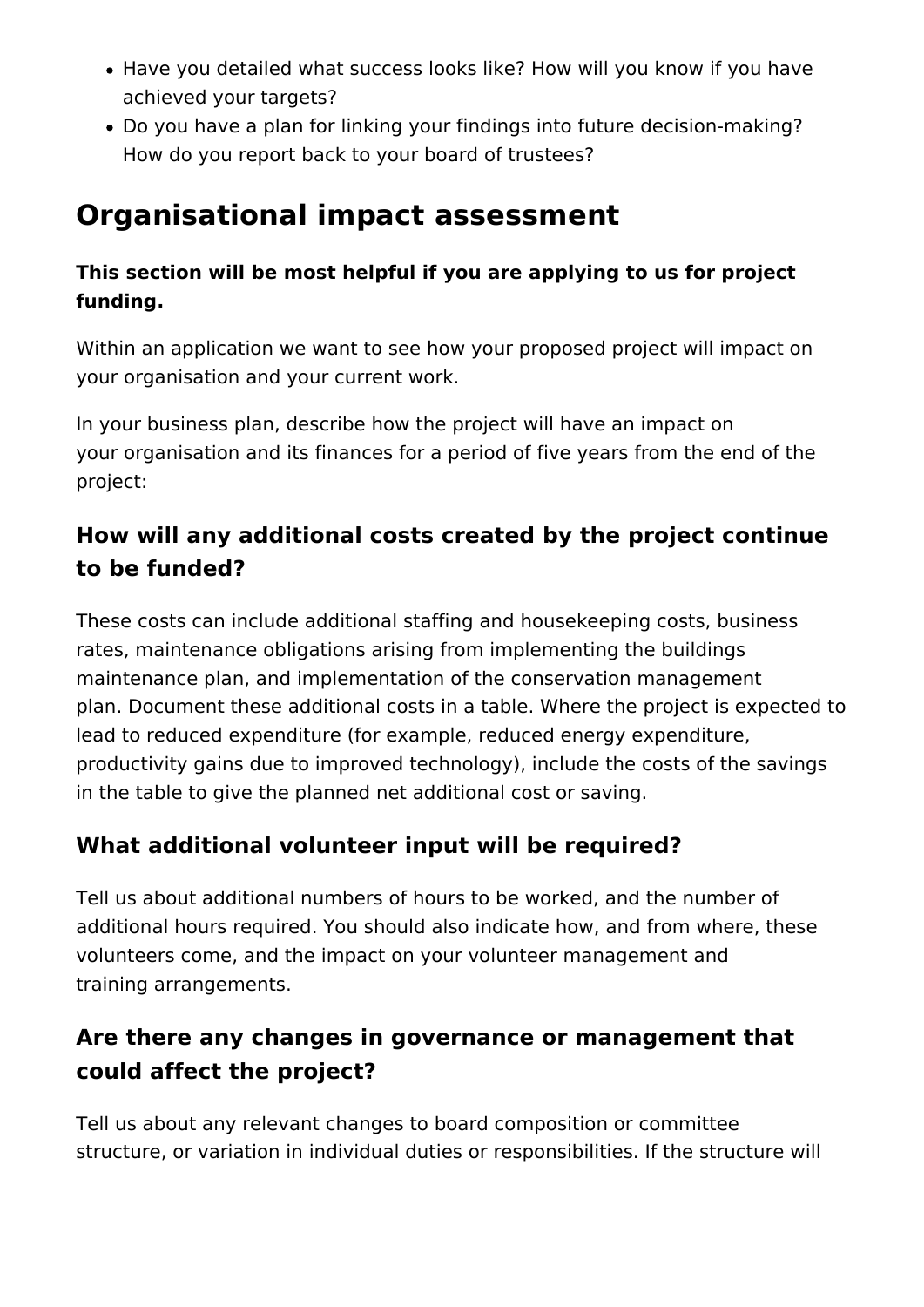be different during the operating phases of your project, provide separate diagrams to explain the arrangements. Additionally, outline any other material change in how the organisation will be managed as a consequence of the project.

## **Provide the following financial projections:**

- a statement of unrestricted funds financial activities, or of income and expenditure where the organisation is a local authority, university or other large organisation where the scale of the project is immaterial to the organisation's total financial circumstances. Where the organisation has a trading subsidiary, its projections should be consolidated with those of its parent.
- the organisation's balance sheet
- the assumptions on which the financial projections are based
- a sensitivity analysis

## **In carrying out this financial impact appraisal you should:**

- use the market analysis you have carried out in the course of your overall business planning to give details of your market size and the income generated. The assumptions should clearly show the basis on which the numbers have been calculated.
- demonstrate that the general trend will be for the organisation to generate annual surpluses on its unrestricted funds.
- you should base your analysis on your latest completed financial year if you have been in existence for that length of time (or the current year budget) and use this as a starting point for your projections so that you can clearly assess the net impact on your financial position from the incremental, ongoing income and expenditure caused by the project you are proposing.
- include in the sensitivity analysis the income items that are most critical to the organisation's success, are most uncertain, or contain the greatest risk. By adjusting these by percentages between 5% and 20%, depending on their nature and risk, it is possible to see the impact on the reported surplus.

## **Contact details for your organisation**

At the end of your business plan, include contact details:

Head office

Website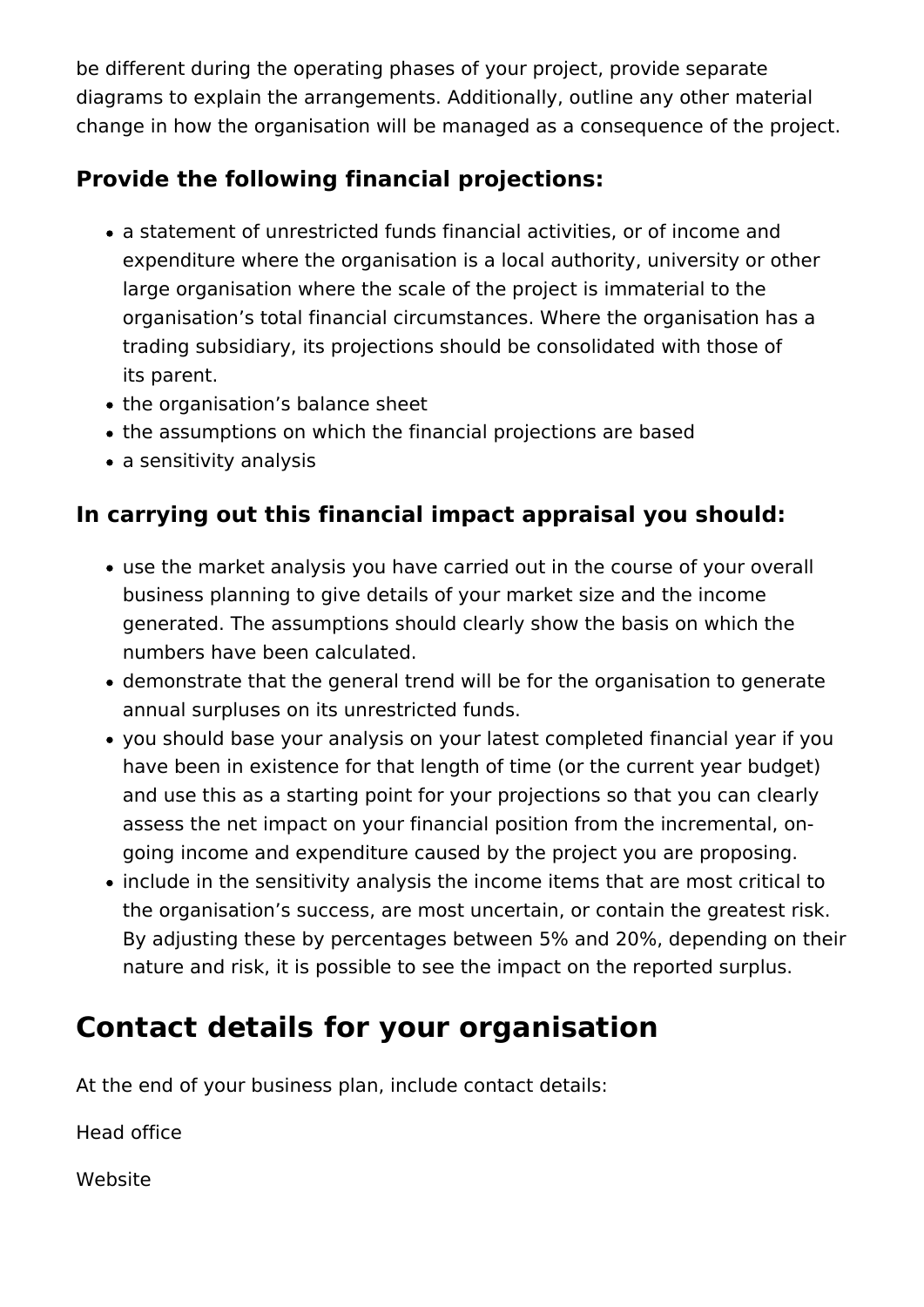Address

Telephone number

Email address

## Appendices

Appendices include additional information to support your plan. evidence or reports you have commissioned, external advice, fi information or visuals which support the plan.

When you have completed the plan, review your appendices to r you haven t missed any relevant detail. Check whether you have information in the main business plan that should be listed in the instead.

### Additional resources

#### [DIY tool](http://diytoolkit.org/tools/)kinesta

A toolkit on how to invent, adopt or adapt ideas that can delive results. Includes a temSpWaOT faonralysis

#### [Small Charities Progr](http://smallcharityfinance.org.uk/resources/)amme

Resources and templates relating to business planning, includir developing a cashflow.

Business planning guidance for arts and cultural gransisations Council England

Good practice business planning guidance for the arts and cultural sector

#### [The Sustainable Sun](http://www.ncvo.org.uk/images/documents/practical_support/funding/sustainable-funding/Sustainable Sun Tool.pdf) NGVO

Practical ideas and support to help your business work towards sustainability.

#### [The Audience Ag](https://www.theaudienceagency.org/insight/an-introduction-to-benchmarking)ency

A quide to how you might go about starting to benchmark your c

[Scottish Council for Voluntary Orga](https://scvo.org.uk/running-your-organisation/business-planning)nisations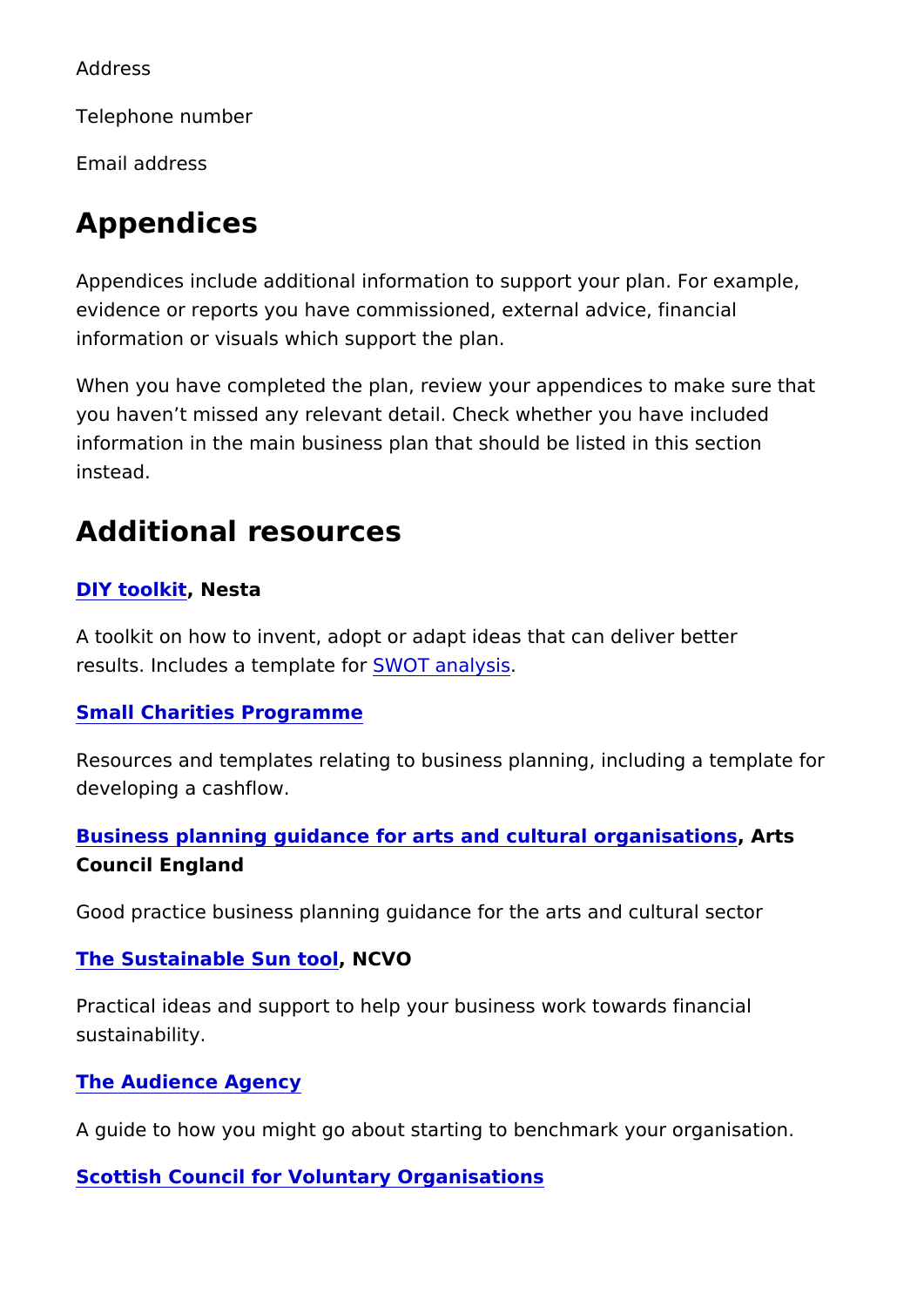Various business planning resources

[Creative & Cultural](https://ccskills.org.uk/careers/develop-your-career/article/how-strong-is-your-business) Skills

A tool to help you think about the resilience of your business

[Wales Council for Voluntary](https://www.wcva.org.uk/advice-guidance/running-your-organisation) Action

Various resources to help you run your organisation

[The Princes Regeneration Trust, Building Resources, I](https://brick-work.org/resources/business-planning/)nvestmen [Community Knowle](https://brick-work.org/resources/business-planning/)dge

Includes an example of sensitivity analysis

[Bplans.co.](http://www.bplans.co.uk/sample_business_plans.cfm)uk

Sample business plans for various industries

[Small Charities Coa](https://www.smallcharities.org.uk/resources-evaluation-impact/)lition

Resources relating to evaluation and impact

[New Philanthropy Ca](https://www.thinknpc.org/resource-hub/npcs-four-pillar-approach/)pital

How to build a measurement impact framework

## Glossary of terms to do with business plan

Accounting period

A period of time used to identify and relate financial informatio accounting period is the twelve-month financial year. Annual ac in the public sector run from 1 April to 31 March. An annual acc be any 12 months, not even concluding at a month s end.

#### Asset

An item of value owned and controlled by the organisation that longer than a single accounting period.

#### Balances

The cash accumulated from surpluses in successive accounting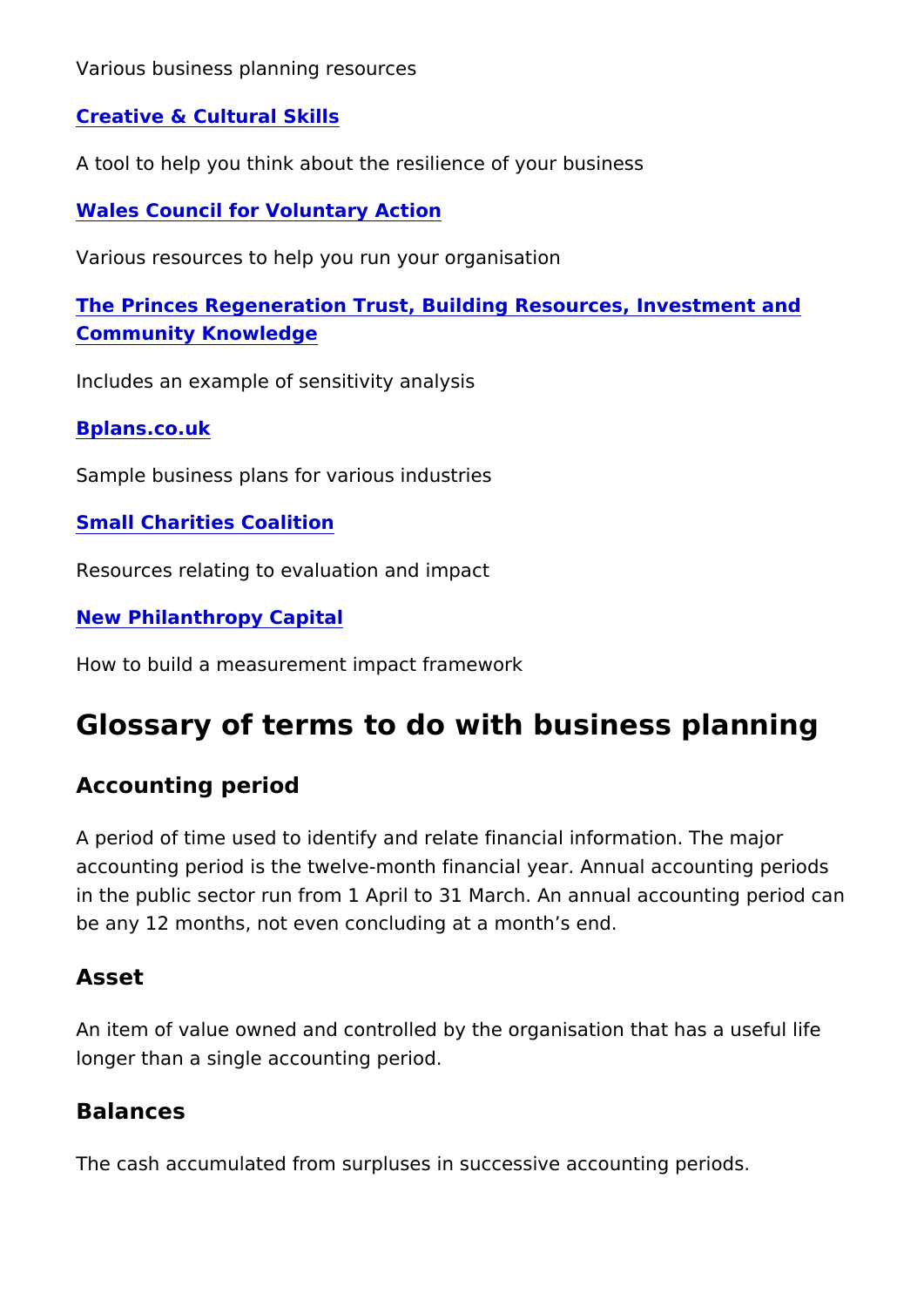## **Balance sheet**

A statement that shows, on a fixed point in time, an organisation's assets and liabilities, their value, and how they were paid for.

## **Bank overdraft**

Money advanced to enable to meet short-term cash-flow. Overdrafts are repayable on demand, and usually require collateral for the total amount of money being borrowed.

## **Budget**

An organisation's annual operating programme, defined in terms of money.

## **Business rates**

Also known as National Non-Domestic Rates (NNDR), a tax levied on the value of their property, which with council tax is the major source of funds for local council services.

## **Capital spending**

Expenditure on the acquisition of assets.

## **Capital income**

The incoming funds you will use to pay for your capital spending.

## **Capitalisation**

Method of accounting for fixed assets by which the cost of the asset is reported on the balance sheet rather than as an expense on an income and expenditure account. The cost of the asset is written down over its useful life by depreciation. Where fixed assets increase in value over time, there should be periodic revaluations so that the balance sheet reports a reliable estimate of the asset's value.

## **Cash-flow**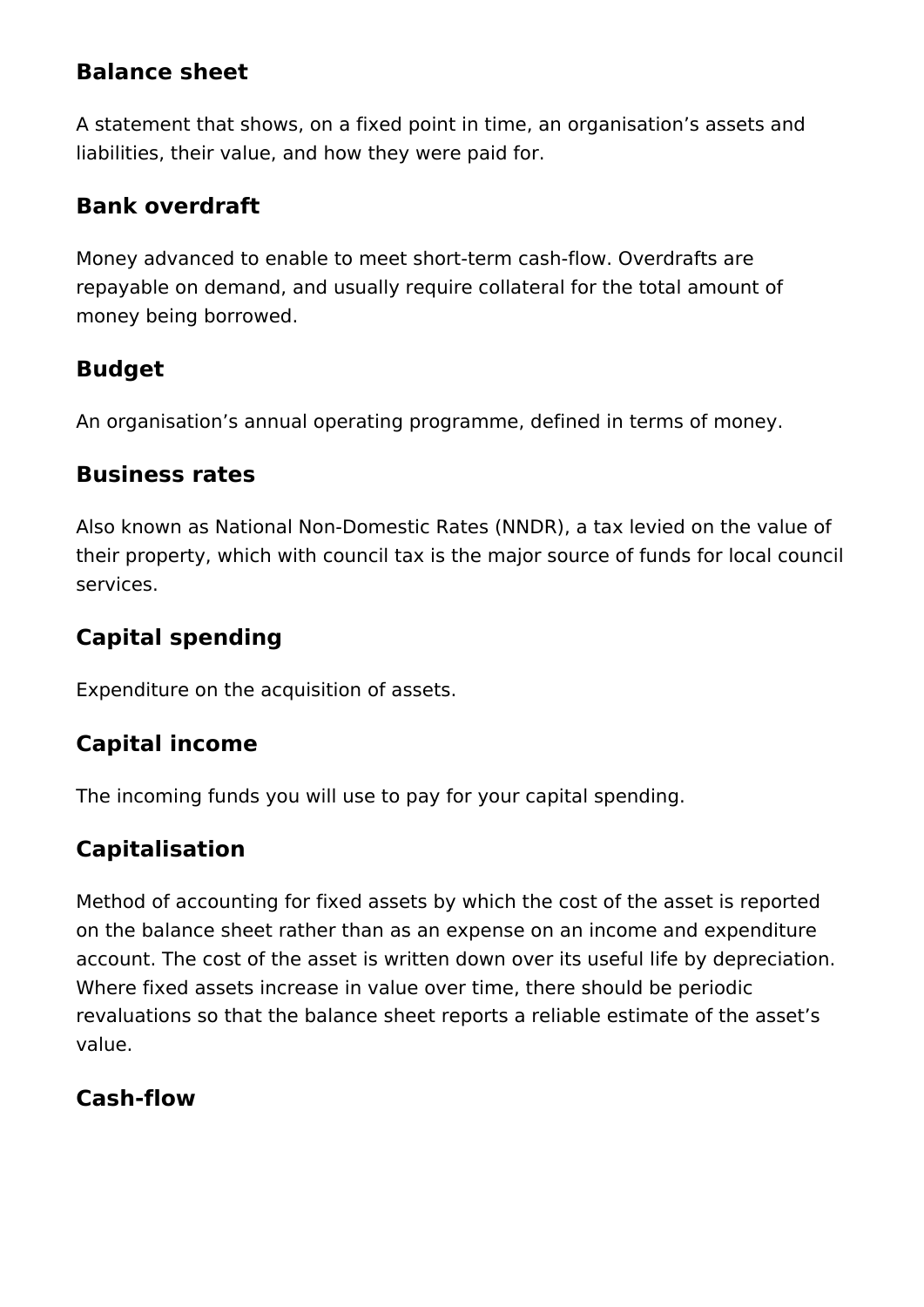The pattern of an organisation's income and expenditure, and the impact on its cash balances; having surplus cash in hand after being able to meet all debts on the day they are due is a 'positive' cash-flow; not having cash to meet debts as they fall due is a 'negative' cash-flow.

## **Cash-flow statement**

Forward projections of an organisation's cash status, showing when balances are likely to be under most strain, when a bank overdraft or other short-term funding is required. The need to borrow is mitigated by the amount of working capital available.

## **Consolidated ('group') accounts**

Accounting statements where the accounts of a holding organisation and all its subsidiaries are amalgamated into one, as though it were a single entity.

## **Contingencies**

Money set aside in a budget or cost-plan to meet the cost of unforeseen items/eventualities.

## **Cost-plan**

A list of the elements of the project identifying the costs associated with each.

## **Creditors**

A person or organisation to whom money is owed and (in the balance sheet) the total of such sums.

## **Current assets**

Either cash or things convertible into cash within a short period of time, such as short-term investments, trading stocks and debtors.

## **Current expenditure**

Spending on day-to-day items such as payroll, purchase of goods and services, rent and maintenance of assets.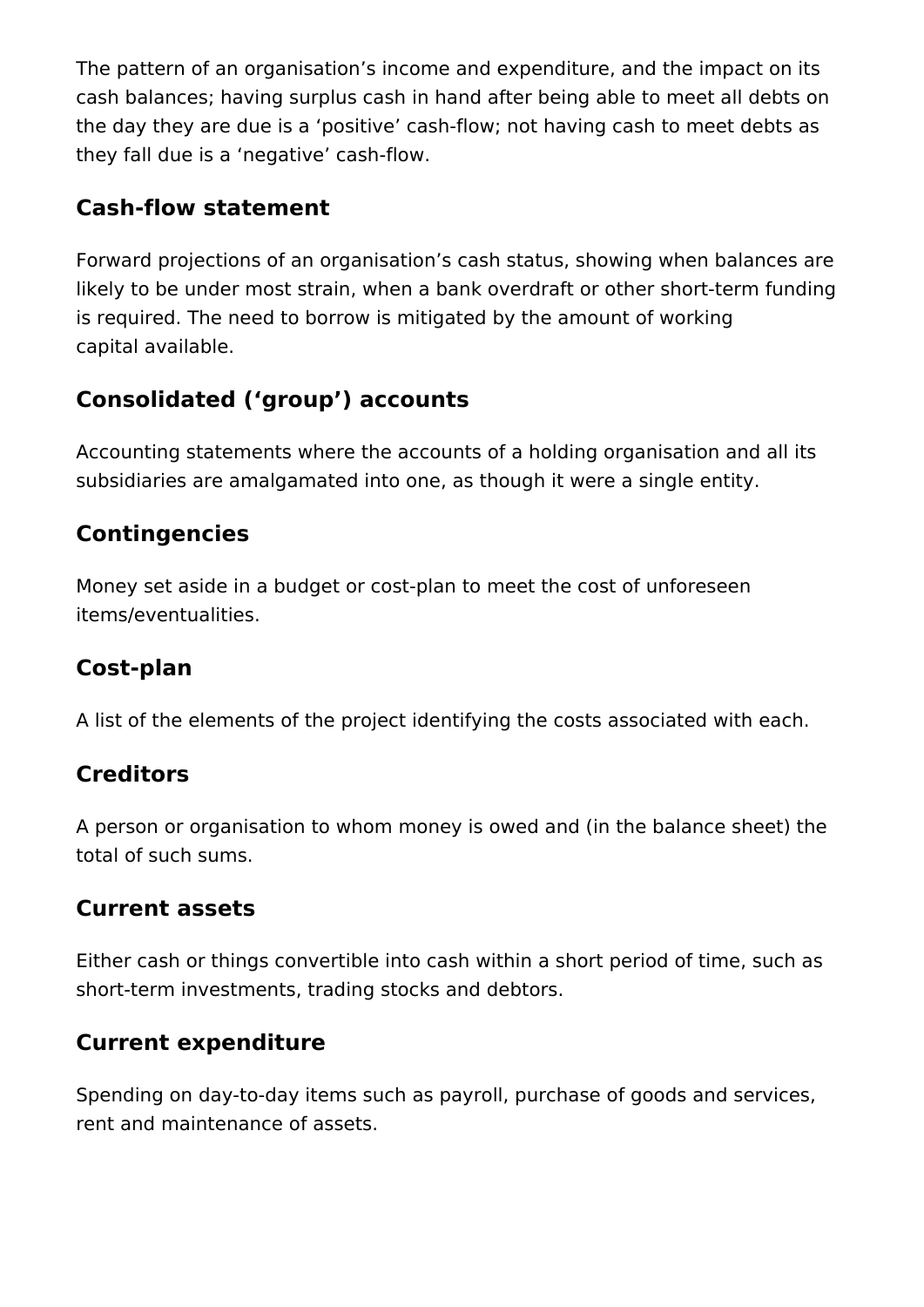## **Current liabilities**

Amounts of money owed by the organisation that are due to be paid in the near future, normally within a year – including creditors and bank overdrafts.

## **Debtor**

An individual or organisation owing money and (in the balance sheet) the total money owed in this way.

## **Deficit**

Your organisation would be in deficit if its spending was more than its income in any accounting period.

### **Depreciation**

The permanent loss of value to an asset from whatever cause; or writing-off the value of fixed assets over their useful life. All tangible assets have to be depreciated.

## **Fixed asset**

A valuable item of lasting value and not used up for operating purposes in a single annual

accounting period: includes land, buildings, machinery and vehicles

## **Full cost recovery**

Full cost recovery enables voluntary sector organisations to recover their organisational overheads, which are shared among their different projects.

### **Income and expenditure account**

A statement showing what surplus or deficit has been made over an accounting period by a non-profit-making organisation, and how it has been applied. In the case of commercial companies called a profit and loss account. In annual accounts usually subsumed within the statement of financial activities.

## **Intangible asset**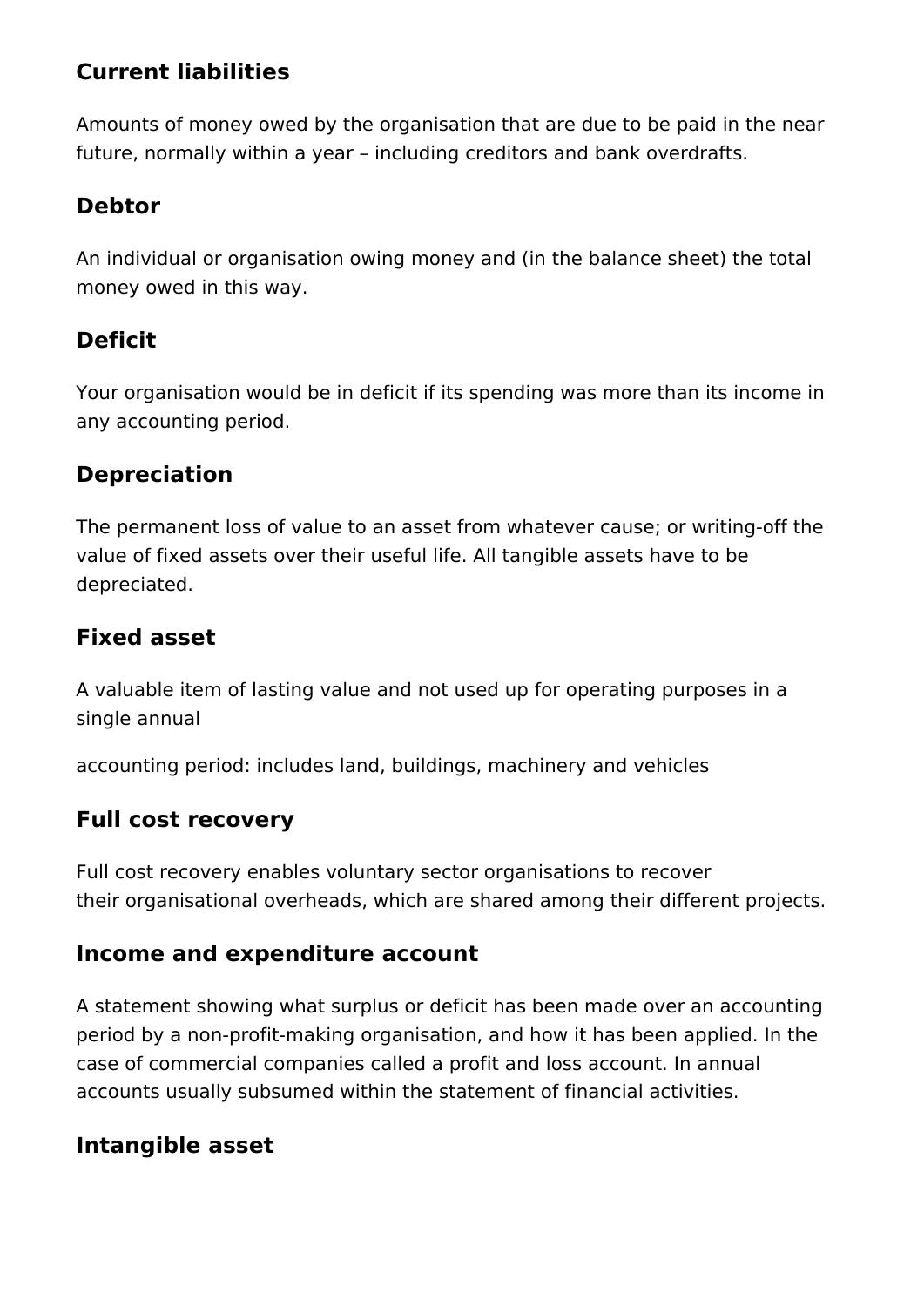An asset that does not have a physical appearance (e.g. the goodwill associated with a business; investments).

## **Liabilities**

The organisation's financial obligations to other parties.

## **Net assets**

The difference between fixed and current assets and total liabilities. If liabilities exceed assets, there are net liabilities.

## **Net current assets**

The difference between current assets and current liabilities. If the latter exceed the former, these are net current liabilities.

## **Payments in advance**

Sums paid out of a current year's income for the benefit of a future year. It is a current asset.

## **Prepayments**

Income received in advance of it being due, and for which services will be performed in a later accounting period. It is a current liability.

## **Project progress chart**

Sometimes called a Gantt chart, this is used to illustrate, in bar-chart form, information on the progress of a project. It shows the duration and start dates of all the elements of a project.

## **Reserves**

Part of an organisation's capital, consisting of accumulated surpluses (Balances), surplus values created by revaluing assets, restricted funds, and sums set aside for specific purposes.

## **Restricted funds**